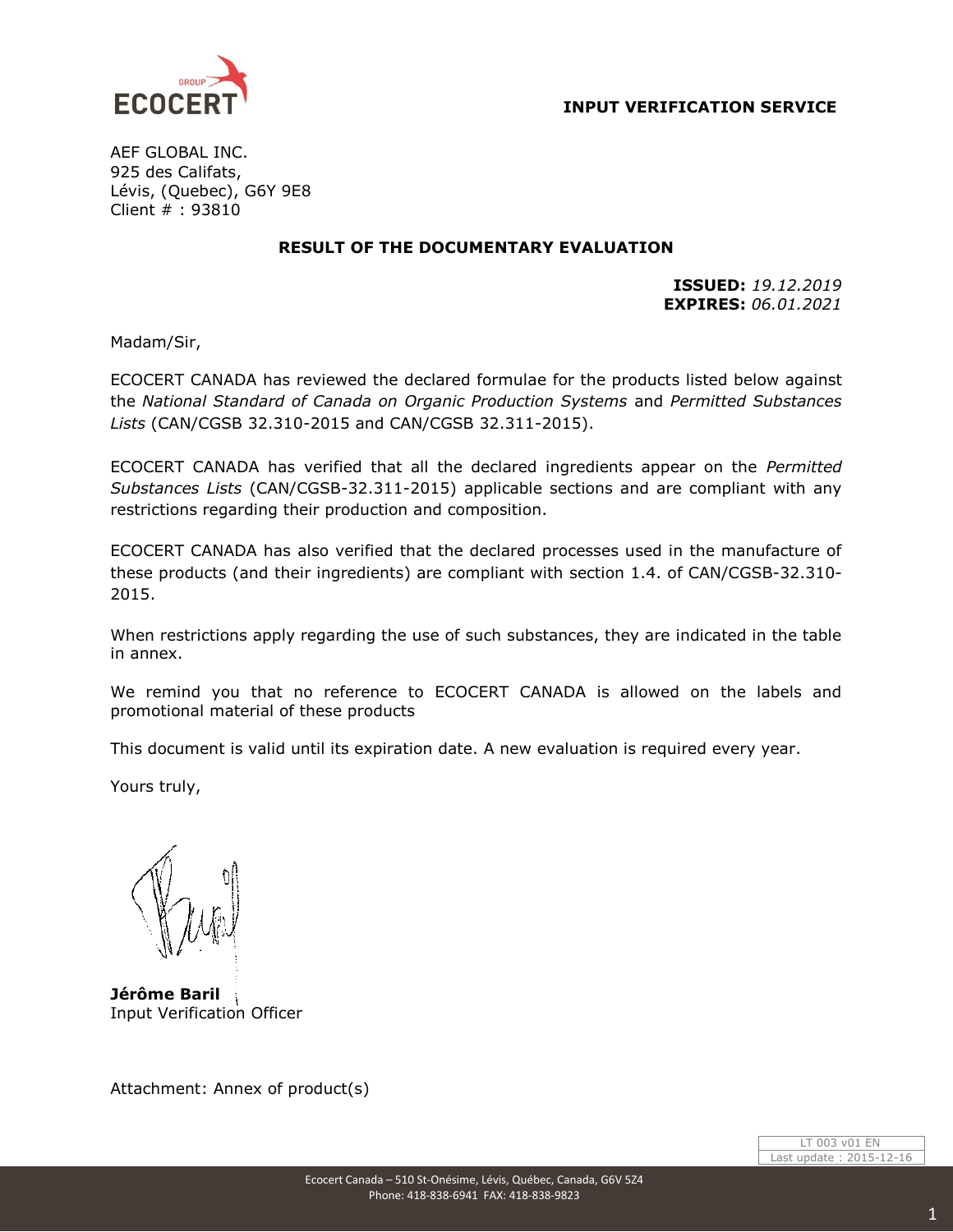

## Annex

AEF GLOBAL INC.(93810) 925 des Califats, Lévis, (Quebec), G6Y 9E8

> **ISSUED:** *19.12.2019* **EXPIRES:** *06.01.2021*

The following product formulae were reviewed by ECOCERT CANADA and found to be compliant with the Canadian Organic Standard, as described on page 1:

| <b>Product Names</b>                                                                   | <b>Applicable section of</b><br>CAN-CGSB 32.311-2015 | <b>Result</b> | <b>Restrictions</b> |
|----------------------------------------------------------------------------------------|------------------------------------------------------|---------------|---------------------|
| Bioprotec ECO<br>(#PCPA 27251)                                                         | $4.3$ – Crop production aids<br>and materials        | Allowed       | No restriction      |
| <b>Bioprotec CAF</b><br>(#PCPA 26854)                                                  | $4.3$ – Crop production aids<br>and materials        | Allowed       | No restriction      |
| Bioprotec fruit tree<br>fungicide concentrate<br>(#PCPA 30606)                         | $4.3$ – Crop production aids<br>and materials        | Allowed       | No restriction      |
| Bioprotec fruit tree<br>fungicide ready to use<br>(#PCPA 30609)                        | $4.3$ – Crop production aids<br>and materials        | Allowed       | No restriction      |
| Bioprotec fungicide<br>and bactericide tomato<br>and vegetable garden<br>(#PCPA 30457) | $4.3$ – Crop production aids<br>and materials        | Allowed       | No restriction      |

LT 003 v01 EN Last update : 2015-12-16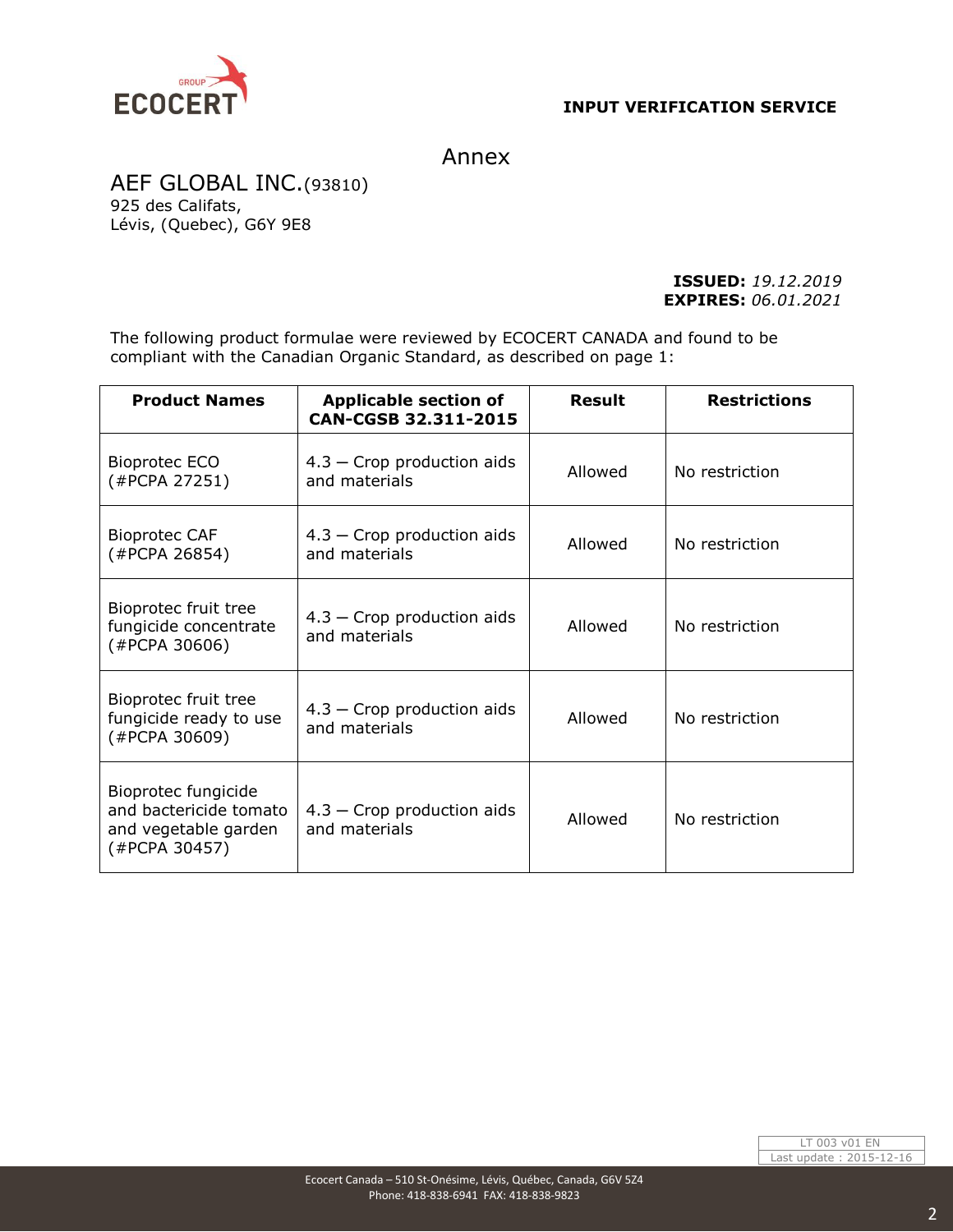

## **INPUT VERIFICATION SERVICE**

| Bioprotec<br>fungicide and<br>bactericide tomato<br>and vegetable<br>garden ready to<br>use<br>(#PCPA 30906) | $4.3$ – Crop production aids<br>and materials | Allowed | No restriction |
|--------------------------------------------------------------------------------------------------------------|-----------------------------------------------|---------|----------------|
| Bioprotec<br>fungicide roses<br>concentrate<br>(#PCPA 30458)                                                 | $4.3$ – Crop production aids<br>and materials | Allowed | No restriction |
| Bioprotec<br>fungicide roses<br>ready to use<br>(#PCPA 30905)                                                | $4.3$ – Crop production aids<br>and materials | Allowed | No restriction |
| Bioprotec NEM or<br>StopGrubs                                                                                | $4.3$ – Crop production aids<br>and materials | Allowed | No restriction |
| <b>Bioprotec PLUS</b><br>(#PCPA 32425)                                                                       | $4.3$ – Crop production aids<br>and materials | Allowed | No restriction |
| <b>Buran</b><br>(#PCPA 30601)                                                                                | $4.3$ – Crop production aids<br>and materials | Allowed | No restriction |
| Bora HC<br>(#PCPA 31103)                                                                                     | $4.3$ – Crop production aids<br>and materials | Allowed | No restriction |
| Bora WP<br>(#PCPA 31104)                                                                                     | $4.3$ – Crop production aids<br>and materials | Allowed | No restriction |
| Cyclone<br>(#PCPA 30459)                                                                                     | $4.3$ – Crop production aids<br>and materials | Allowed | No restriction |
| Influence LC<br>(#PCPA 30692)                                                                                | 4.3 - Crop production aids<br>and materials   | Allowed | No restriction |